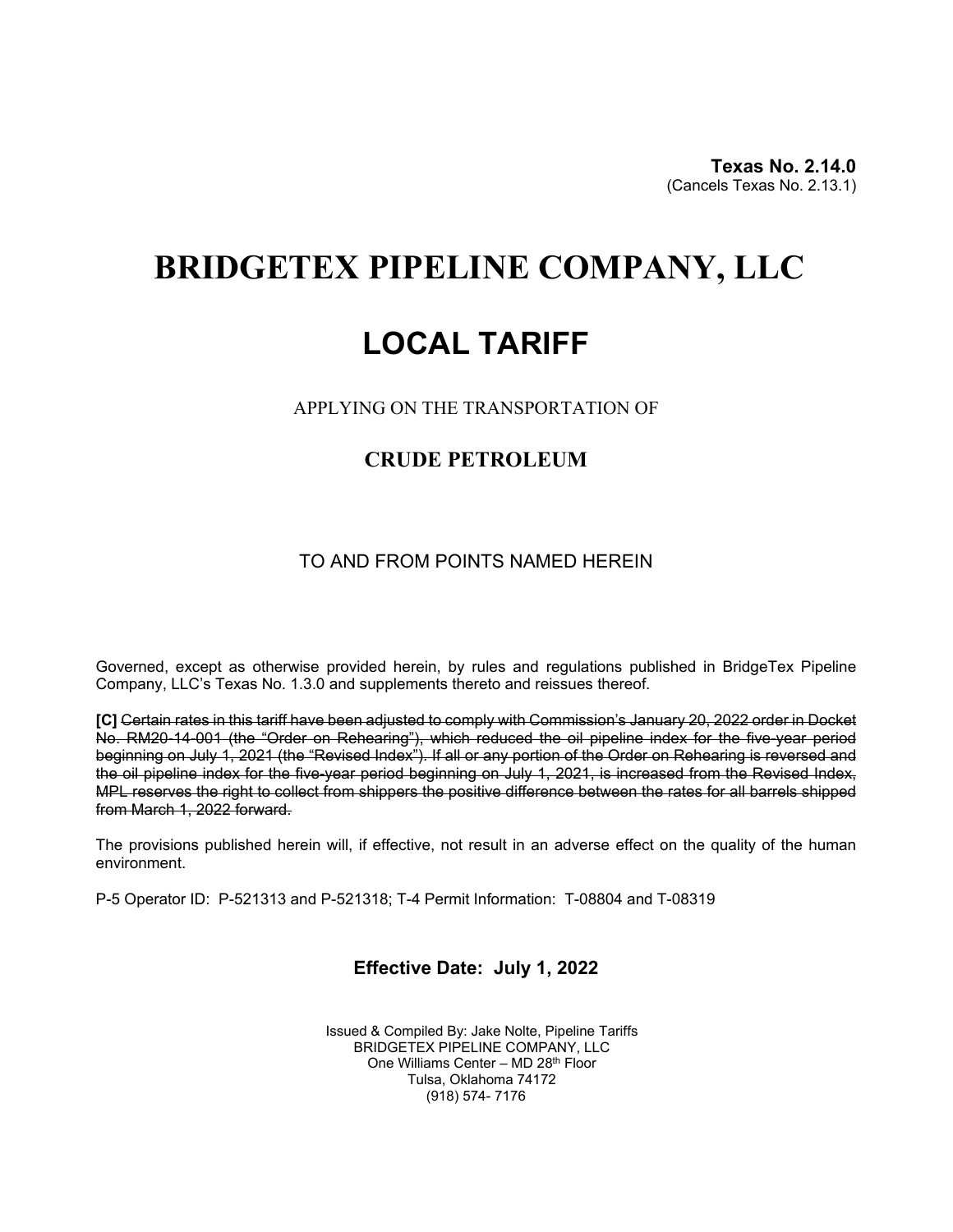## **TABLE OF RATES**

All Rates are for pipeline transportation only. **[I]** Increase. All rates on this page are increased.

| <b>FROM</b><br>(Origin)<br>(Note 1) | ΤO<br>(Destination)<br>(Note 2)                                                              | Local /<br>Uncommitted<br><b>Shipper Rate</b>                      | <b>Committed Shipper Rates</b><br>(Notes 4 and 7) |                                                                           |                                                                        |
|-------------------------------------|----------------------------------------------------------------------------------------------|--------------------------------------------------------------------|---------------------------------------------------|---------------------------------------------------------------------------|------------------------------------------------------------------------|
|                                     |                                                                                              | <b>Rate in Cents</b><br>per barrel of<br>42 U.S.<br><b>Gallons</b> | Tier<br>Level                                     | Range of<br><b>Daily Contract</b><br>Volume<br><b>Commitment</b><br>(bpd) | Rates in<br><b>Cents per</b><br>barrel of<br>42 U.S.<br><b>Gallons</b> |
| Colorado<br>City, TX                | <b>Houston Gulf Coast area:</b><br>East Houston<br>$\bullet$                                 | 450.43<br>(Note 3)                                                 | (Note 5)                                          | $10,000 - 30,000$                                                         | 460.36                                                                 |
|                                     | Speed Junction<br>$\bullet$<br>Genoa Junction<br>$\bullet$<br><b>Texas City</b><br>$\bullet$ |                                                                    | $\overline{2}$<br>(Note 6)                        | $100,000 - 200,000$                                                       | 285.33                                                                 |

#### **NOTES APPLICABLE TO TABLE OF RATES**

- **Note 1:**The Origin ("Origin") for this Tariff is the inlet flange to the Carrier Facilities located in Colorado City, Texas.
- **Note 2:**The Destination ("Destination") for this Tariff is the Houston Gulf Coast area, which includes any of the following delivery points that are connected to and capable of receiving Crude Petroleum from Carrier's pipeline facilities:
	- (a) **East Houston:** That certain delivery location into Carrier's tankage at Magellan's East Houston Terminal located at 7901 Wallisville Road, Houston, Texas.
	- (b) **Speed Junction:** That certain delivery station located at 1313 W. Pasadena Freeway, Pasadena, Texas 77506.
	- (c) **Genoa Junction:** That certain delivery station located at the connection point with third party facilities, approximately 5.6 miles due south of Speed Junction.
	- (d) **Texas City:** Those certain delivery stations in the Texas City, Texas area, which provide direct access to Valero's Texas City Refinery and Marathon's Texas City refineries.
- **Note 3:**The "Local/Uncommitted Shipper Rate" set forth in the Table of Rates applies to those shippers that have not entered into a Transportation Services Agreement ("TSA") with Carrier during the open season held by Carrier beginning in June, 2012 or the supplemental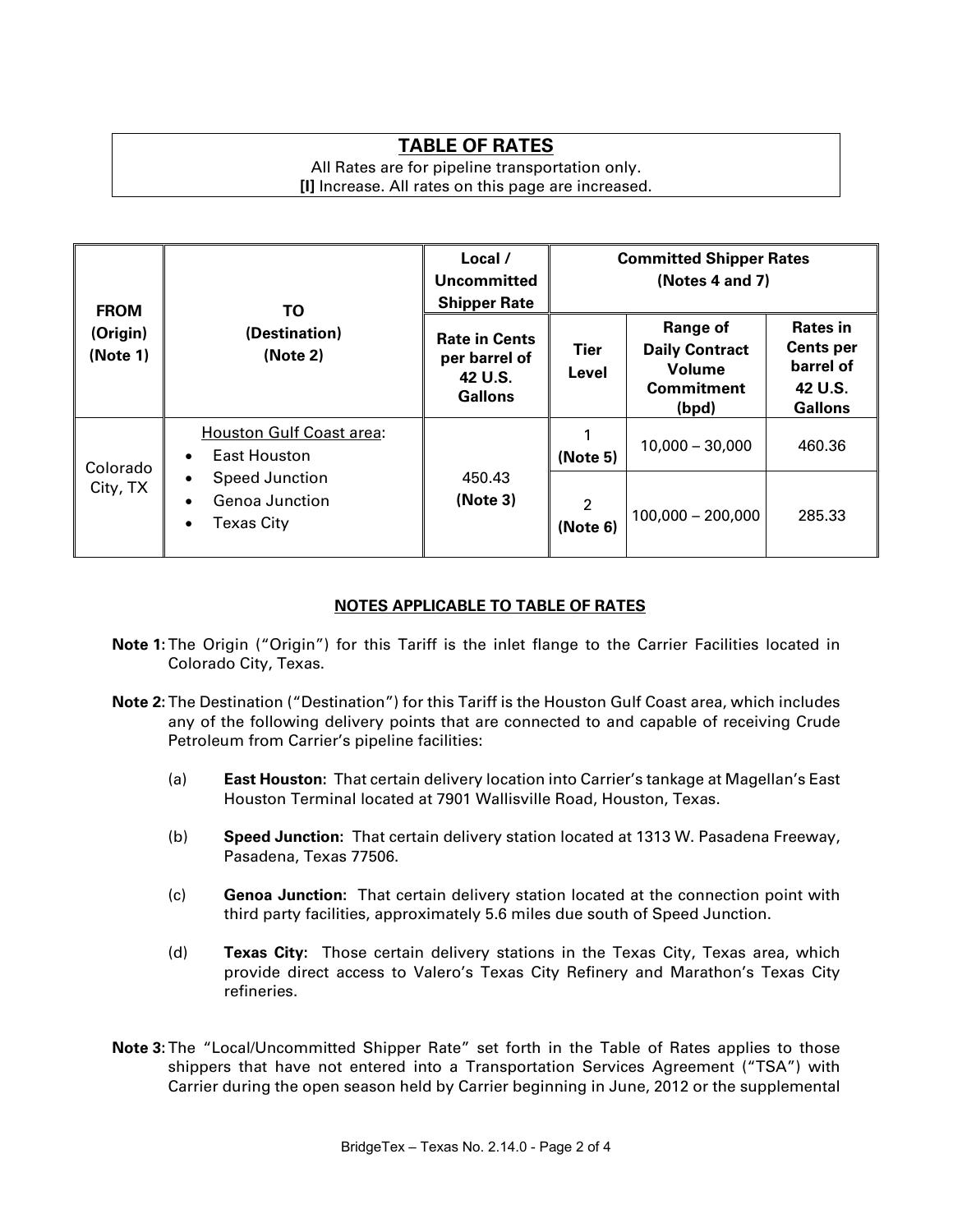open season held by Carrier beginning in July, 2014 and to Committed Shippers, as described in Notes 5 and 6 below.

- **Note 4:**The "Committed Shipper Rates" set forth in the Table of Rates are available to those shippers that entered into a TSA with Carrier during the open season held by Carrier beginning in June, 2012 or the supplemental open season held by Carrier beginning in July, 2014 and committed therein to ship the specified amount of Crude Petroleum per day ("Daily Volume Commitment") from the Origin to the Destination specified above for a specified term ("Committed Shipper").
- **Note 5:**The Tier 1 Firm Committed Shipper Rate is available to Committed Shippers who committed in a TSA to ship, for a term of at least seven (7) years, a volume of Crude Petroleum in the indicated volume range at a rate that is higher than the rate available to Uncommitted Shippers, as well as higher than the rate available to Tier 2 Committed Shippers. The volumes of Crude Petroleum shipped by Tier 1 Committed Shippers are not subject to prorationing under Item 150 of Carrier's Rules and Regulations tariff under normal operating conditions. The Local/Uncommitted Shipper Rate shall apply to volumes shipped by Tier 1 Committed Shippers, on a monthly basis, in excess of such shipper's Daily Volume Commitment.
- **Note 6:**The Tier 2 Committed Shipper Rate is available to Committed Shippers who committed in a TSA to ship a volume of Crude Petroleum in the indicated volume range for a term of at least ten (10) years. The Tier 2 Committed Shipper Rate is also available to such Committed Shippers shipping volumes, on a monthly basis, of up to 10% in excess of the Shipper's Daily Volume Commitment on a space-available basis. The Local/Uncommitted Shipper Rate shall apply to volumes shipped by Tier 2 Committed Shippers, on a monthly basis, in excess of 110% of the shipper's Daily Volume Commitment.
- **Note 7:** All volumes of Crude Petroleum shipped by Carrier on behalf of a Committed Shipper during a Contract Quarter (defined below) from the Origin to the Destination under this Tariff will apply towards the Committed Shipper's "Minimum Contract Quarterly Volume Commitment," which is equal to the Committed Shipper's Daily Contract Volume Commitment multiplied by the number of days in the applicable Contract Quarter. A "Contract Quarter" is defined for purpose of a TSA to be a three-month period beginning on January 1, April 1, July 1, or October 1 of a calendar year (with a potential "stub quarter" during the first quarter following the Service Commencement Date.)

#### **PAYMENTS AND DEFICIENCY PAYMENTS UNDER TSA**

1. For each Contract Quarter a Committed Shipper is responsible for making a Minimum Quarterly Payment ("MQP") to Carrier, which equals the amount, in dollars, of the product of (a) the Committed Shipper's "Daily Actual Volume Commitment," which is (i) the Committed Shipper's Minimum Contract Quarterly Volume Commitment, reduced to account for any Barrels of Crude Petroleum that the Committed Shipper properly tendered to Carrier during the Contract Quarter but that Carrier was unable to transport for any reason, including but not limited to force majeure and/or prorationing (the "Minimum Actual Quarterly Volume Commitment"), divided by (ii) the number of days in the Contract Quarter; multiplied by (b) the number of days in such Contract Quarter; multiplied by (c) the Committed Shipper Rate applicable to such Daily Actual Volume Commitment, in effect for each such calendar day during such Contract Quarter.